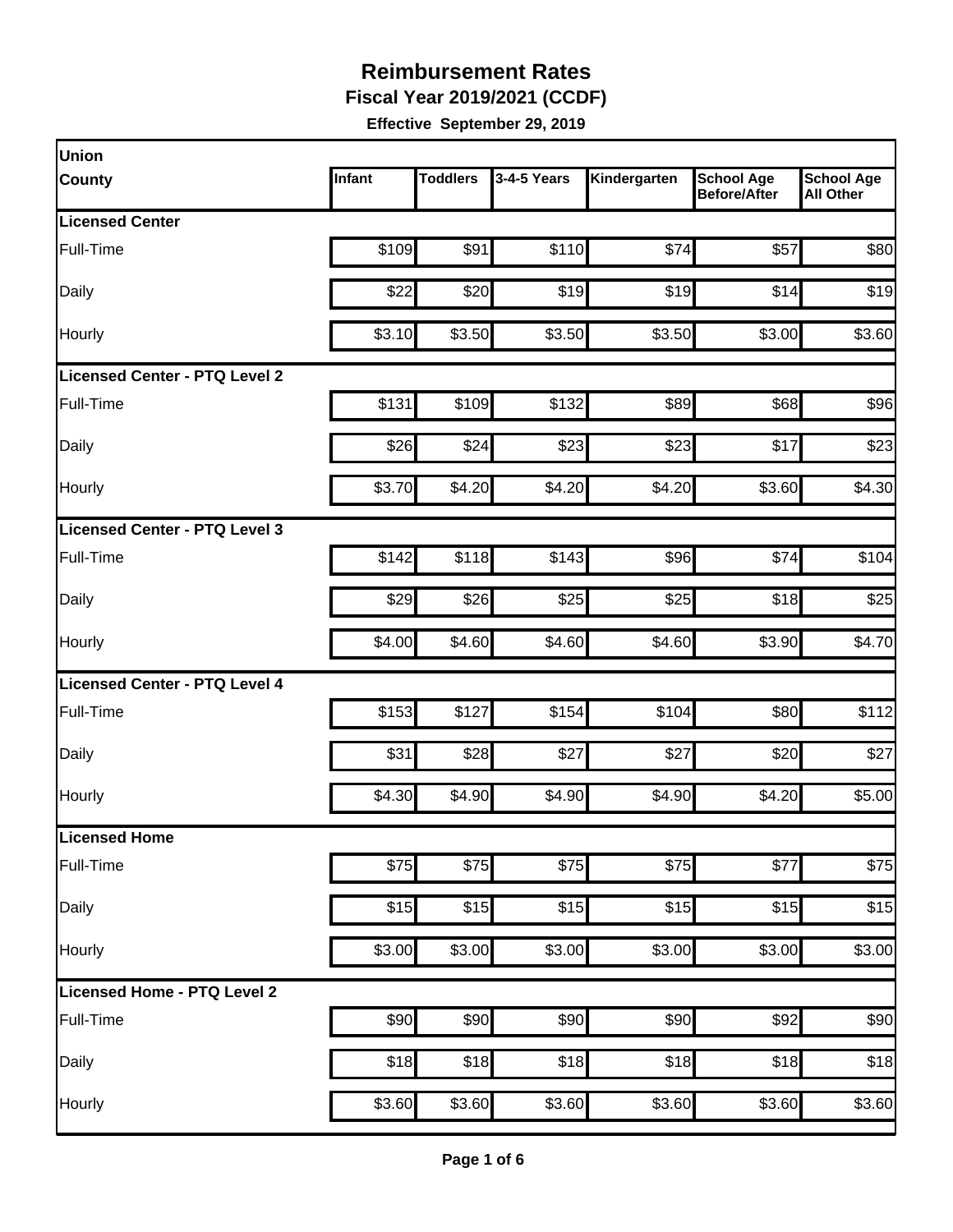**Fiscal Year 2019/2021 (CCDF)**

| Union                                    |        |                 |                  |                    |                                          |                                       |
|------------------------------------------|--------|-----------------|------------------|--------------------|------------------------------------------|---------------------------------------|
| <b>County</b>                            | Infant | <b>Toddlers</b> | 3-4-5 Years      | Kindergarten       | <b>School Age</b><br><b>Before/After</b> | <b>School Age</b><br><b>All Other</b> |
| <b>Licensed Home - PTQ Level 3</b>       |        |                 |                  |                    |                                          |                                       |
| Full-Time                                | \$98   | \$98            | \$98             | \$98               | \$100                                    | \$98                                  |
| Daily                                    | \$20   | \$20            | \$20             | \$20               | \$20                                     | \$20                                  |
| Hourly                                   | \$3.90 | \$3.90          | \$3.90           | \$3.90             | \$3.90                                   | \$3.90                                |
| Licensed Home - PTQ Level 4              |        |                 |                  |                    |                                          |                                       |
| Full-Time                                | \$105  | \$105           | \$105            | \$105              | \$108                                    | \$105                                 |
| Daily                                    | \$21   | \$21            | \$21             | \$21               | \$21                                     | \$21                                  |
| Hourly                                   | \$4.20 | \$4.20          | \$4.20           | \$4.20             | \$4.20                                   | \$4.20                                |
| <b>Registered Ministry</b>               |        |                 |                  |                    |                                          |                                       |
| Full-Time                                | \$97   | \$72            | \$61             | \$57               | \$40                                     | \$63                                  |
| Daily                                    | \$12   | \$12            | \$12             | \$12               | $\frac{1}{9}$                            | \$12                                  |
| Hourly                                   | \$3.10 | \$3.10          | \$2.70           | \$2.80             | \$2.10                                   | \$2.10                                |
| <b>Registered Ministry - PTQ Level 1</b> |        |                 |                  |                    |                                          |                                       |
| Full-Time                                | \$103  | \$82            | \$86             | \$66               | \$49                                     | \$72                                  |
| Daily                                    | \$17   | \$16            | \$16             | \$16               | \$12                                     | \$16                                  |
| Hourly                                   | \$3.10 | \$3.30          | \$3.10           | \$3.20             | \$2.60                                   | \$2.90                                |
| <b>Registered Ministry - PTQ Level 2</b> |        |                 |                  |                    |                                          |                                       |
| Full-Time                                | \$131  | \$109           | \$132            | \$89               | \$68                                     | \$96                                  |
| Daily                                    | \$26   | \$24            | $\overline{$}23$ | \$23               | \$17                                     | \$23                                  |
| Hourly                                   | \$3.70 | \$4.20          | \$4.20           | \$4.20             | \$3.60                                   | \$4.30                                |
| <b>Registered Ministry - PTQ Level 3</b> |        |                 |                  |                    |                                          |                                       |
| Full-Time                                | \$142  | \$118           | \$143            | \$96               | \$74                                     | \$104                                 |
| Daily                                    | \$29   | \$26            | \$25             | \$25               | \$18                                     | \$25                                  |
| Hourly                                   | \$4.00 | \$4.60          | \$4.60           | $\overline{$}4.60$ | \$3.90                                   | \$4.70                                |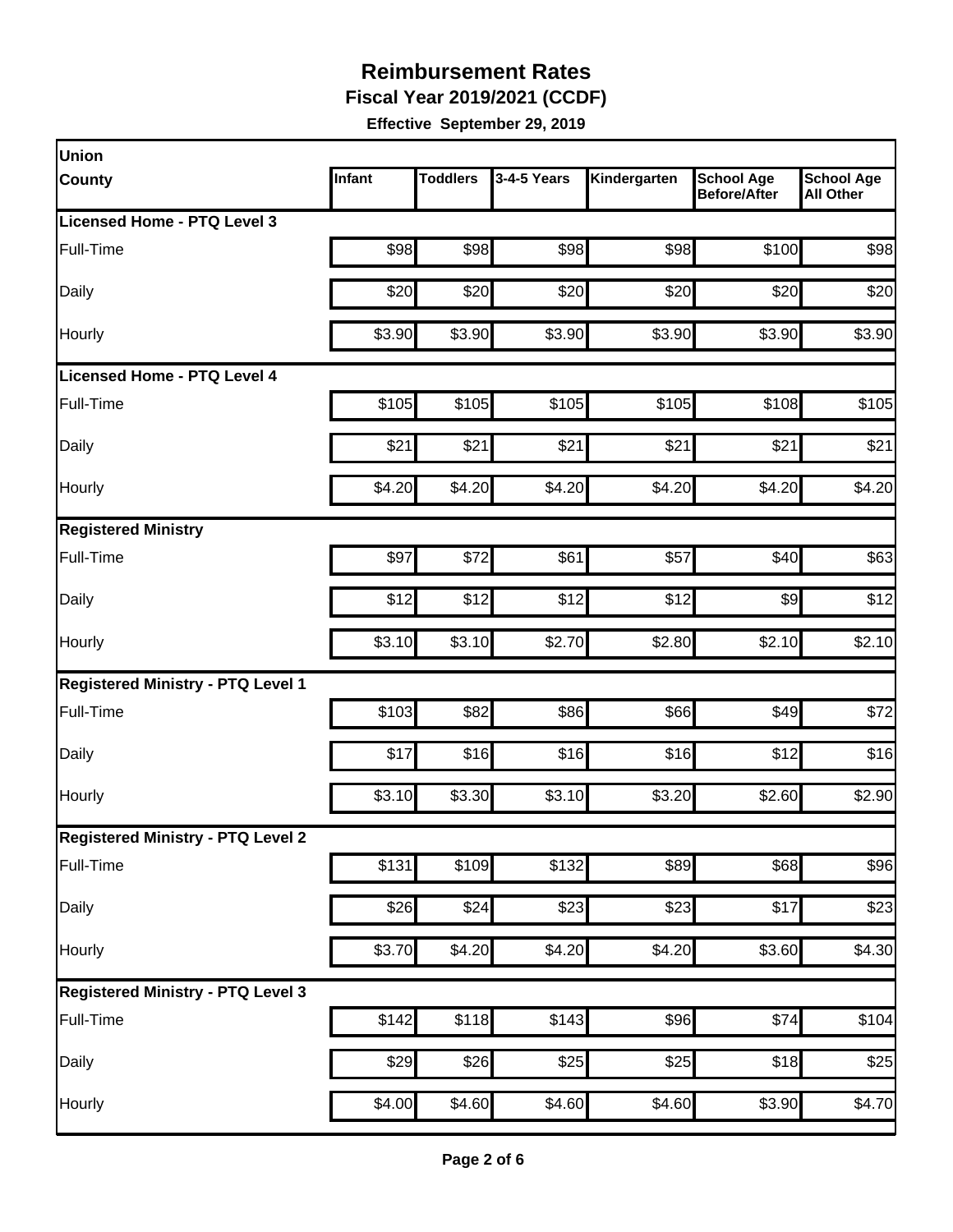**Fiscal Year 2019/2021 (CCDF)**

| Union                                    |        |                 |             |              |                                          |                                       |
|------------------------------------------|--------|-----------------|-------------|--------------|------------------------------------------|---------------------------------------|
| <b>County</b>                            | Infant | <b>Toddlers</b> | 3-4-5 Years | Kindergarten | <b>School Age</b><br><b>Before/After</b> | <b>School Age</b><br><b>All Other</b> |
| <b>Registered Ministry - PTQ Level 4</b> |        |                 |             |              |                                          |                                       |
| Full-Time                                | \$153  | \$127           | \$154       | \$104        | \$80                                     | \$112                                 |
| Daily                                    | \$31   | \$28            | \$27        | \$27         | \$20                                     | \$27                                  |
| Hourly                                   | \$4.30 | \$4.90          | \$4.90      | \$4.90       | \$4.20                                   | \$5.00                                |
| <b>Exempt Center</b>                     |        |                 |             |              |                                          |                                       |
| Full-Time                                | \$97   | \$72            | \$61        | \$57         | \$40                                     | \$63                                  |
| Daily                                    | \$12   | \$12            | \$12        | \$12         | $\frac{1}{2}$                            | \$12                                  |
| Hourly                                   | \$3.10 | \$3.10          | \$2.70      | \$2.80       | \$2.10                                   | \$2.10                                |
| <b>Accredited Exempt Center</b>          |        |                 |             |              |                                          |                                       |
| Full-Time                                | \$120  | \$100           | \$121       | \$81         | \$61                                     | \$88                                  |
| Daily                                    | \$24   | \$22            | \$21        | \$21         | \$15                                     | \$21                                  |
| Hourly                                   | \$3.40 | \$3.90          | \$3.90      | \$3.90       | \$3.30                                   | \$4.00                                |
| <b>Exempt Home</b>                       |        |                 |             |              |                                          |                                       |
| Full-Time                                | \$60   | \$60            | \$60        | \$28         | \$28                                     | \$36                                  |
| Daily                                    | \$15   | \$15            | \$15        | \$14         | \$14                                     | \$15                                  |
| Hourly                                   | \$1.70 | \$1.70          | \$1.70      | \$1.90       | \$1.90                                   | \$1.80                                |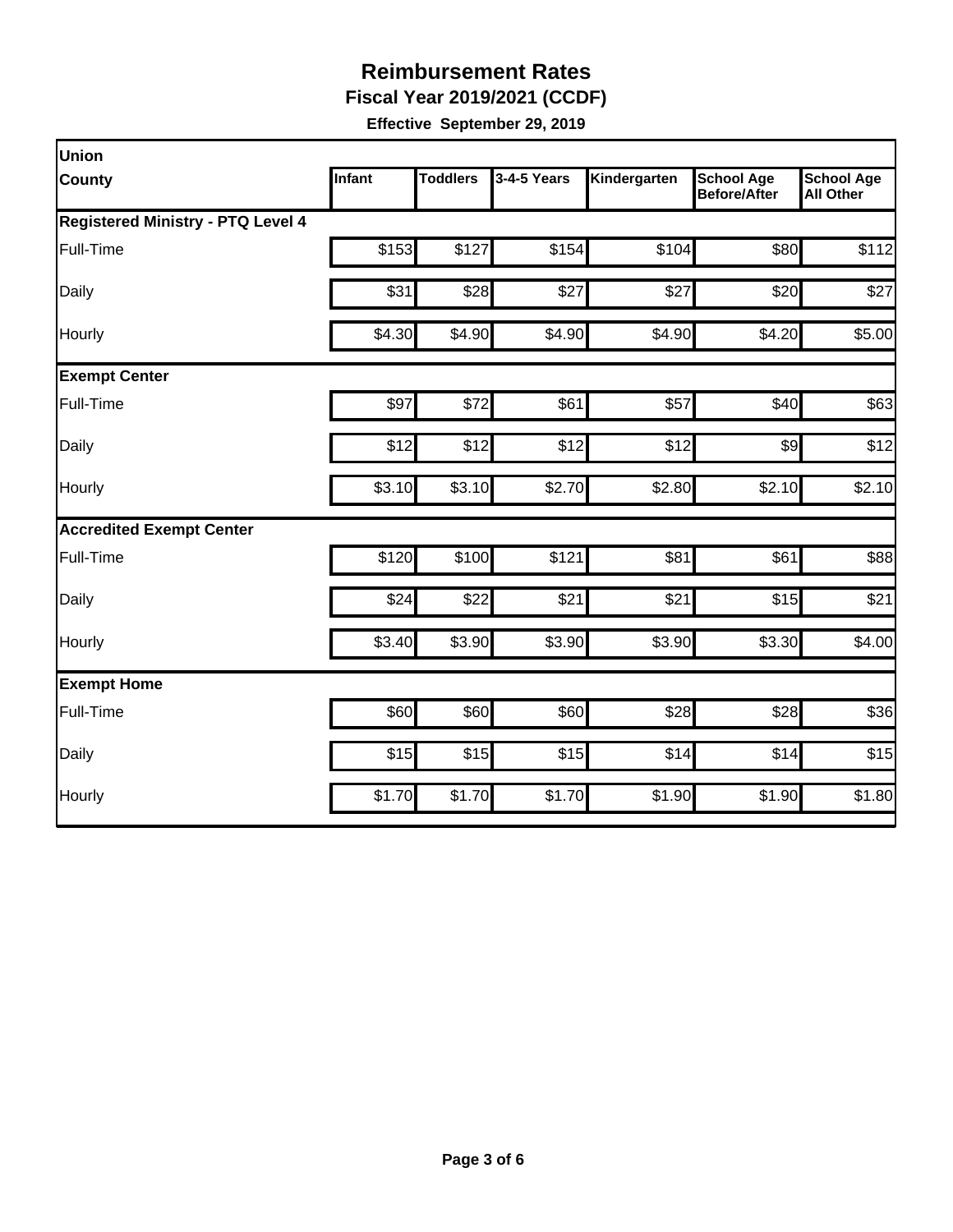#### **School Year 2019/2021 (OMW Pre-K) Reimbursement Rates**

| Union                         |        |                 |             |              |                                   |                                       |
|-------------------------------|--------|-----------------|-------------|--------------|-----------------------------------|---------------------------------------|
| <b>County</b>                 | Infant | <b>Toddlers</b> | 3-4-5 Years | Kindergarten | <b>School Age</b><br>Before/After | <b>School Age</b><br><b>All Other</b> |
| Licensed Center - PTQ Level 3 |        |                 |             |              |                                   |                                       |
| Full-Time                     |        |                 | \$157.30    |              |                                   |                                       |
| Daily                         |        |                 |             |              |                                   |                                       |
| Hourly                        |        |                 |             |              |                                   |                                       |
| Licensed Center - PTQ Level 4 |        |                 |             |              |                                   |                                       |
| Full-Time                     |        |                 | \$169.40    |              |                                   |                                       |
| Daily                         |        |                 |             |              |                                   |                                       |
| Hourly                        |        |                 |             |              |                                   |                                       |
| Licensed Home - PTQ Level 3   |        |                 |             |              |                                   |                                       |
| Full-Time                     |        |                 | \$107.80    |              |                                   |                                       |
| Daily                         |        |                 |             |              |                                   |                                       |
| Hourly                        |        |                 |             |              |                                   |                                       |
| Licensed Home - PTQ Level 4   |        |                 |             |              |                                   |                                       |
| Full-Time                     |        |                 | \$115.50    |              |                                   |                                       |
| Daily                         |        |                 |             |              |                                   |                                       |
| Hourly                        |        |                 |             |              |                                   |                                       |
| VCP Ministry - PTQ Level 0    |        |                 |             |              |                                   |                                       |
| Full-Time                     |        |                 | \$67.10     |              |                                   |                                       |
| Daily                         |        |                 |             |              |                                   |                                       |
| Hourly                        |        |                 |             |              |                                   |                                       |
| VCP Ministry - PTQ Level 3    |        |                 |             |              |                                   |                                       |
| Full-Time                     |        |                 | \$157.30    |              |                                   |                                       |
| Daily                         |        |                 |             |              |                                   |                                       |
| Hourly                        |        |                 |             |              |                                   |                                       |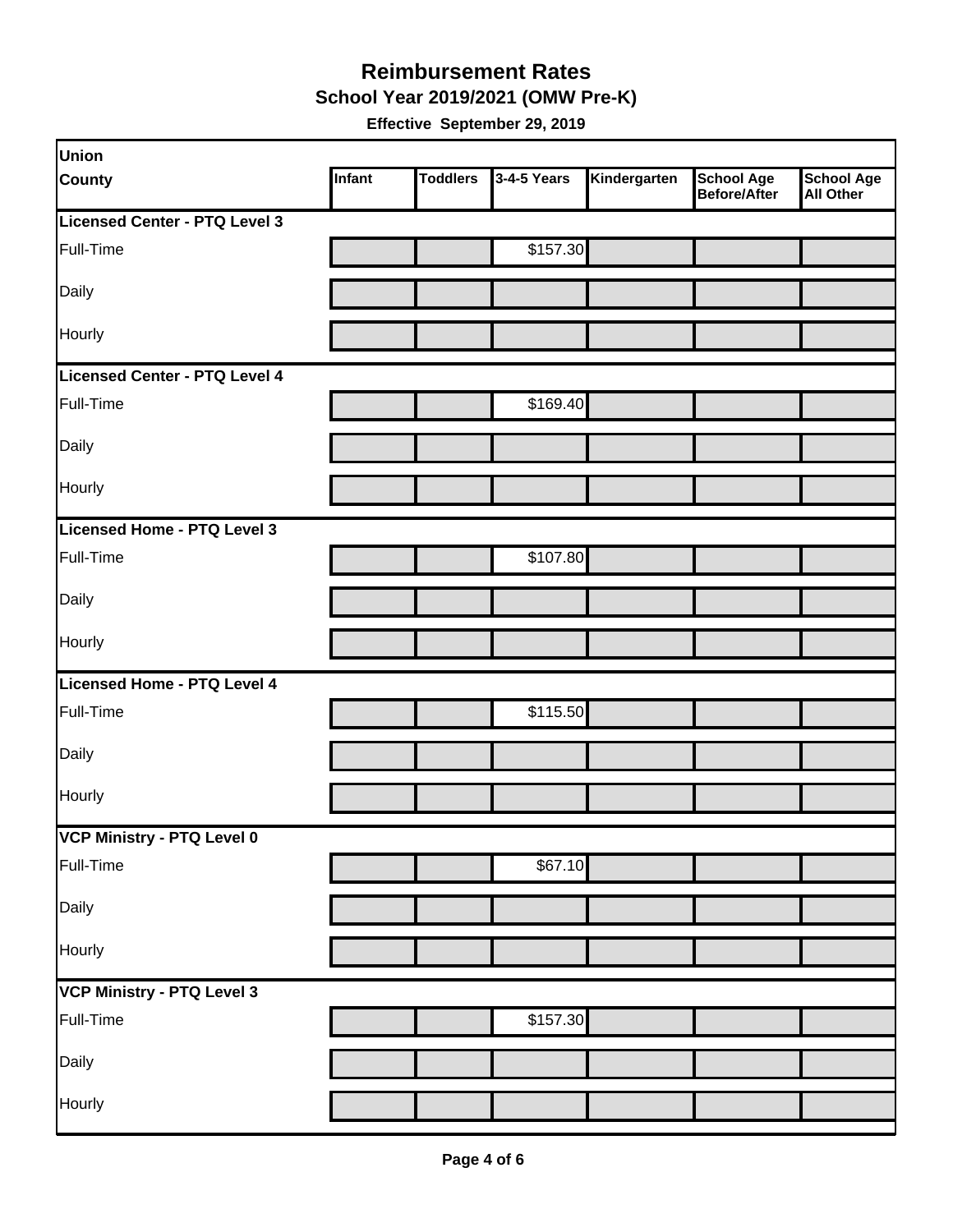**School Year 2019/2021 (OMW Pre-K)**

| Union                                   |        |                 |             |              |                                          |                                       |
|-----------------------------------------|--------|-----------------|-------------|--------------|------------------------------------------|---------------------------------------|
| <b>County</b>                           | Infant | <b>Toddlers</b> | 3-4-5 Years | Kindergarten | <b>School Age</b><br><b>Before/After</b> | <b>School Age</b><br><b>All Other</b> |
| <b>VCP Ministry - PTQ Level 4</b>       |        |                 |             |              |                                          |                                       |
| Full-Time                               |        |                 | \$169.40    |              |                                          |                                       |
| Daily                                   |        |                 |             |              |                                          |                                       |
| Hourly                                  |        |                 |             |              |                                          |                                       |
| Private Accredited School - PTQ Level 0 |        |                 |             |              |                                          |                                       |
| Full-Time                               |        |                 | \$121.00    |              |                                          |                                       |
| Daily                                   |        |                 |             |              |                                          |                                       |
| Hourly                                  |        |                 |             |              |                                          |                                       |
| Private Accredited School - PTQ Level 1 |        |                 |             |              |                                          |                                       |
| Full-Time                               |        |                 | \$121.00    |              |                                          |                                       |
| Daily                                   |        |                 |             |              |                                          |                                       |
| Hourly                                  |        |                 |             |              |                                          |                                       |
| Private Accredited School - PTQ Level 2 |        |                 |             |              |                                          |                                       |
| Full-Time                               |        |                 | \$145.20    |              |                                          |                                       |
| Daily                                   |        |                 |             |              |                                          |                                       |
| Hourly                                  |        |                 |             |              |                                          |                                       |
| Private Accredited School - PTQ Level 3 |        |                 |             |              |                                          |                                       |
| Full-Time                               |        |                 | \$157.30    |              |                                          |                                       |
| Daily                                   |        |                 |             |              |                                          |                                       |
| Hourly                                  |        |                 |             |              |                                          |                                       |
| Private Accredited School - PTQ Level 4 |        |                 |             |              |                                          |                                       |
| Full-Time                               |        |                 | \$169.40    |              |                                          |                                       |
| Daily                                   |        |                 |             |              |                                          |                                       |
| Hourly                                  |        |                 |             |              |                                          |                                       |